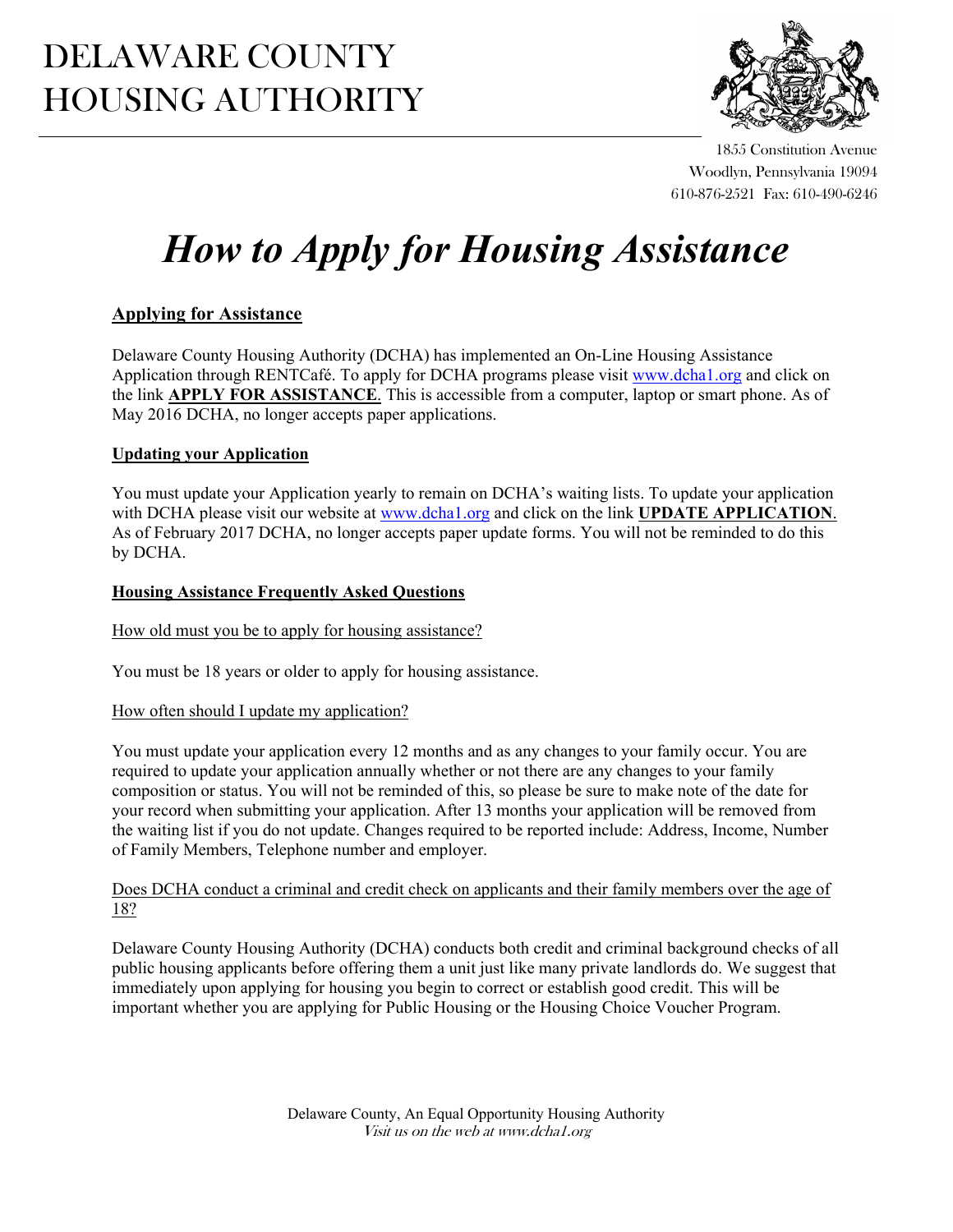#### How long will it take to be housed?

The wait time for our housing programs is difficult to determine. In our Public Housing Program, the wait time is dependent upon the availability of our units resulting from move outs. Wait time for the Housing Choice Voucher Programs is dependent upon existing clients dropping out of the program, so we can reissue that voucher. In this program you can expect a multi-year wait.

#### How will I be notified that my name has come up for housing assistance?

You will be notified by e-mail of your selection for eligibility processing when your name has reached the top of a waiting list. This is why it is important to update your application annually or whenever there is a change. The e-mail will include instructions on how to submit eligibility documentation via your on-line account. Failure to respond will result in the removal of your name from the waiting list.

#### How can I check the status of my application?

You may check your status on-line. DCHA staff is not able to give this information out over the phone or in the office. To check your status, you will need your log in information that you created at the time of application for update.

#### How will I be selected for Housing Assistance?

Once you enter your application through DCHA's RENTCafé, preference points will be applied to your application in accordance with DCHA's HUD approved Admission and Continued Occupancy Policy, the Housing Choice Voucher Administrative Plan and the Tenant Selection and Continued Participation Policy as follows:

Twelve (12) points are assigned to applicants who are both employed as defined below and living or working in DCHA's legal area of jurisdiction which is Delaware County.

Nine jurisdiction points (9) are assigned to applicants living or working in Delaware County.

Three (3) points are assigned to applicants working at least 20 hours a week for 90 consecutive days. The working preference are also assigned to a family if the head, spouse or sole member is 62 years old or disabled.

To receive the local employment preference the applicant family must have at least one family member, age 18 years or older, employed at least 20 hours per week at the time of DCHA's offer of housing or who expect to work at least 20 hours in the jurisdiction as a result of planned employment.

NOTE: *Planned employment means bona fide offer to work in the Jurisdiction as evidenced by written documentation from the potential Employer.* 

Applicants with 12 points are selected for housing first. Once DCHA has exhausted all applicants with 12 points for a particular waiting list the next grouping will be 9 points and then 3 pts.

#### Can I transfer my application to another Housing Authority?